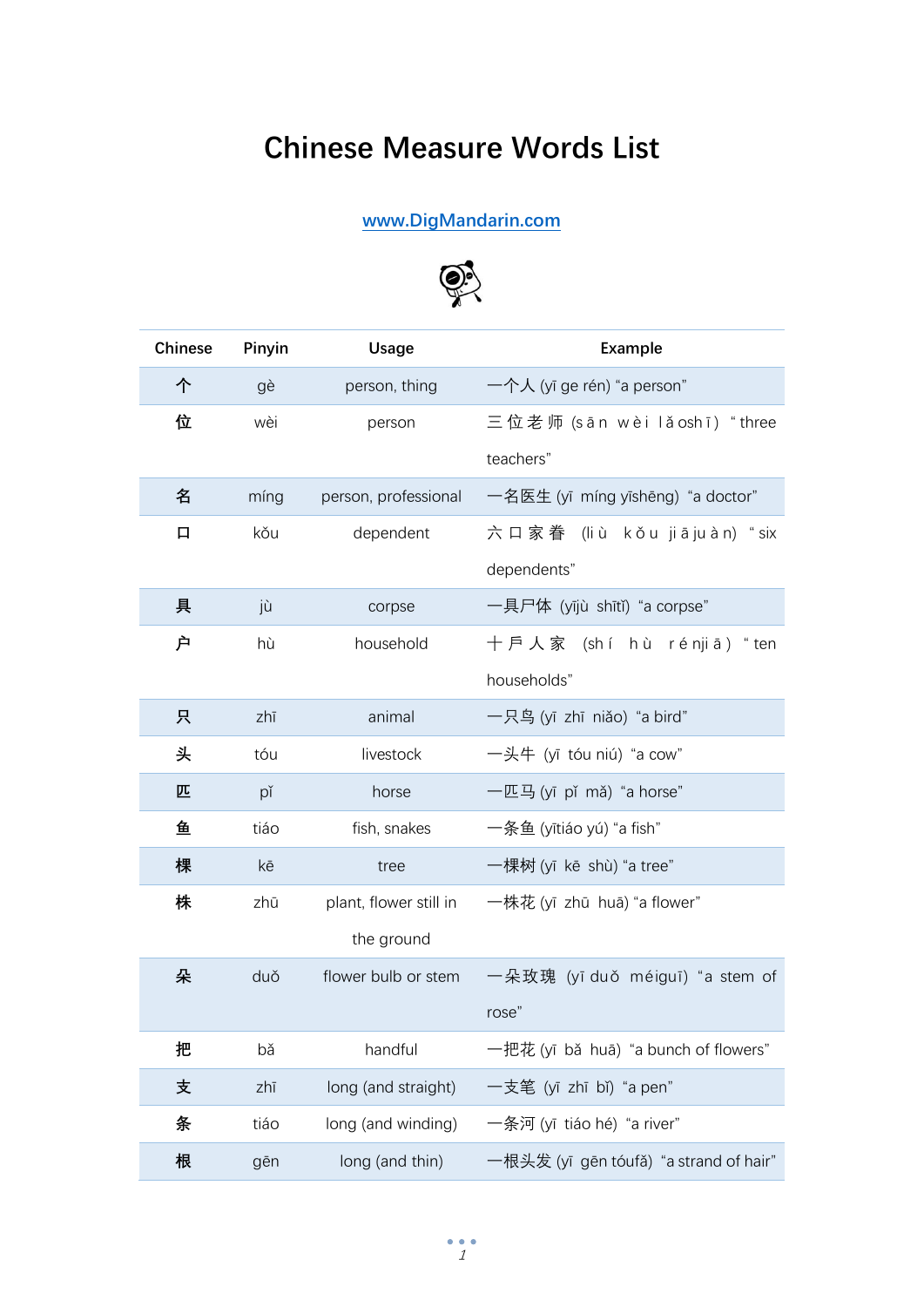| 张  | zhāng | flat                   | 一张票 (yī zhāng piào) "a ticket"          |
|----|-------|------------------------|-----------------------------------------|
| 团  | tuán  | pile                   | 一团乱 (yī tuán luàn) "a mess (lit. a pile |
|    |       |                        | of junk)"                               |
| 堆  | duī   | big pile               | 一堆瓦砾 (yī duī wǎlì) "a pile of rubble"   |
| 颗  | kē    | small, compact         | 一颗珠 (yī kē zhū) "a perl"                |
| 粒  | lì    | tiny                   | 一粒药 (yī lì yào) "a pill"                |
| 扇  | shàn  | leaf, something that   | 一扇门(yī shàn mén) "a door"               |
|    |       | turns on a hinge       |                                         |
| 包  | bāo   | a pack                 | 一包面纸 (yī bāo miàn zhǐ) "a pack of       |
|    |       |                        | tissues"                                |
| 卷  | juǎn  | a roll                 | 一卷卫生纸 (yī juǎn wèishēngzhǐ) "a roll     |
|    |       |                        | of toilet paper"                        |
| 封  | fēng  | an envelope            | 一封信 (yī fēng xìn) "a letter"            |
| 桶  | tǒng  | tube, bucket           | 一桶油漆 (yī tǒng yóuqī) "a bucket of       |
|    |       |                        | paint"                                  |
| 盒  | hé    | box                    | 一盒巧克力 (yī hé qiǎokèlì) "a box of        |
|    |       |                        | chocolates"                             |
| 束  | shù   | boquet                 | 一束花 (yī shù huā) "a boquet of           |
|    |       |                        | flowers"                                |
| 本  | běn   | book                   | 一本书 (yī běn shū) "a book"               |
| 份  | fèn   | newspaper              | 一份报紙 (yī fèn bàozhǐ) "a newspaper"      |
| 件  | jiàn  | incident               | 一件事 (yī jiàn shì) "an incident, a       |
|    |       |                        | circumstance, a thing"                  |
| 节  | jié   | event, episode         | 一节课 (yī jié kè) "one class" from a      |
|    |       |                        | series or a course                      |
| ΓÌ | mén   | a subject or series of | 你在修几门课 n (nǐ zài xiū jǐ mén kè)         |
|    |       | classes                | "How many subjects are you taking?"     |
| 次  | CÌ    | time, occurrence       | 三次 (sān cì) "three times"               |
| 场  | chǎng | large event            | 一场大雨 (yī chǎng dàyǔ) "a heavy rain"     |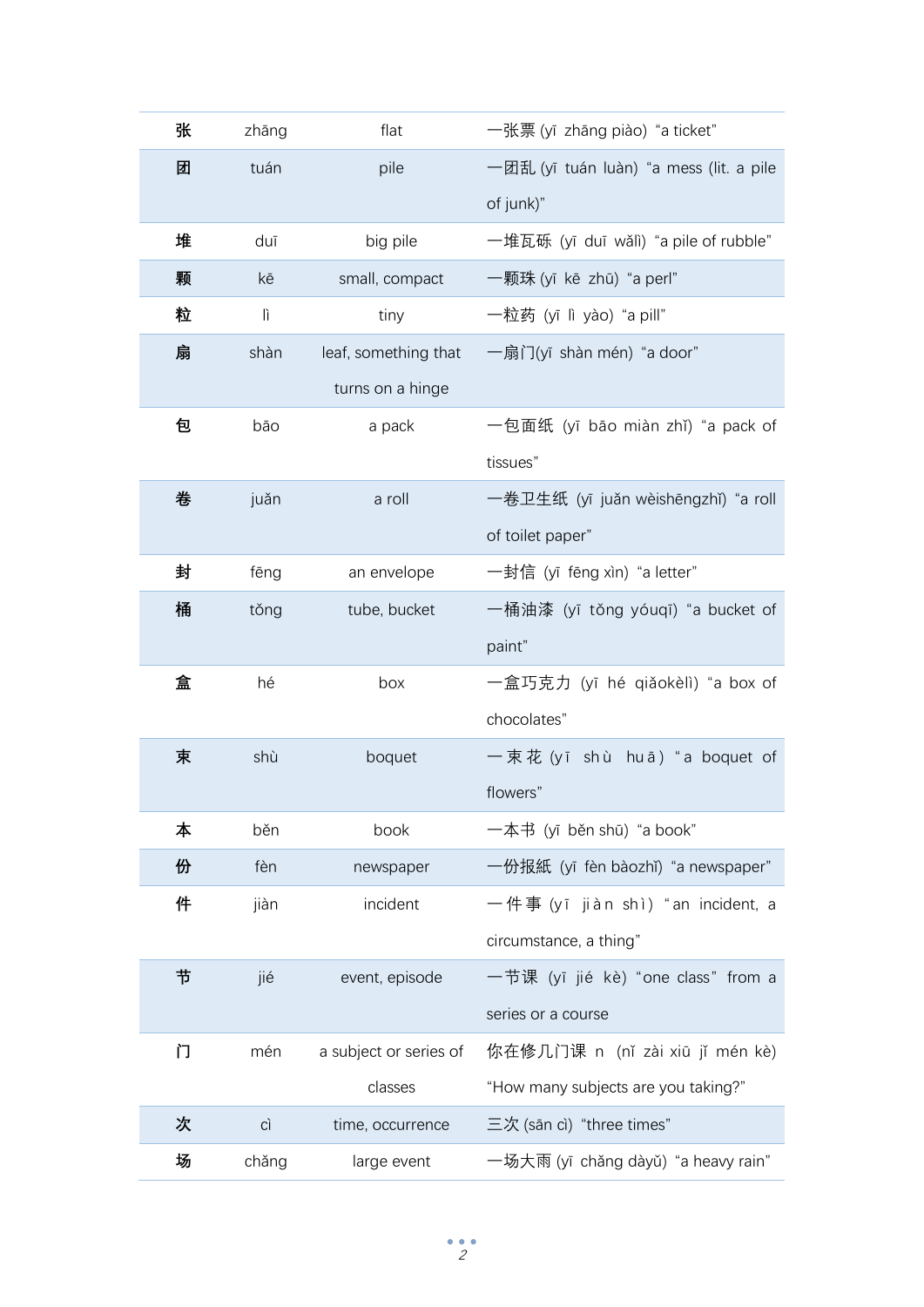| 段 | duàn  | a period of time       | 一段往事 (yī duàn wáng shì) "a past                |
|---|-------|------------------------|------------------------------------------------|
|   |       |                        | event"                                         |
| 阵 | zhèn  | sudden, passing event  | 一阵雨 (yī zhèn yǔ) "a quick rain shower"         |
| 刻 | kè    | a moment               | 一刻疯狂 (yīkè fēngkuáng) "a moment                |
|   |       |                        | of madness"                                    |
| 番 | fān   | a long period of time, | 一番好气象 (yī fān hǎo qìxiàng) "a                  |
|   |       | or an activity that    | stretch of good weather"                       |
|   |       | requires significant   |                                                |
|   |       | effort                 |                                                |
| 席 | ХÍ    | banquet                | 一席宴会 (yīxí yànhuì) "a banquet"                 |
| 趟 | tàng  | a trip                 | 一趟旅行 (yī tàng lǚxíng) "a tour"                 |
| 间 | jiān  | room, house            | 一间屋子 (yī jiān wūzi) "a room"                   |
| 栋 | dòng  | tall building          | 一栋大楼 (yī dòng dàlóu) "a tall                   |
|   |       |                        | building"                                      |
| 层 | céng  | floor                  | 五层大楼 (wǔ céng dàlóu) "a five story             |
|   |       |                        | building", literally "five floors of building" |
| 堵 | dŭ    | wall                   | 一堵墙 (yī dǔ qiáng) "a wall"                     |
| 面 | miàn  | wall                   | 一面墙 (yīmiàn qiáng) "a wall"                    |
| 所 | suǒ   | multi-building         | 一所医院 (yī suǒ yīyuàn) "a hospital"              |
|   |       | complex                |                                                |
| 场 | chǎng | field, open public     | 一场宴会 (yī chǎng yànhuì) "a party"               |
|   |       | space                  |                                                |
| 家 | jiā   | place of work          | 一家公司 (yī jiā gōngsī) "a company"               |
| 座 | zuò   | large structure        | 一座桥 (yī zuò qiáo) "a bridge"                   |
| 份 | fèn   | portion                | 一份面 (yī fèn miàn) "an order of                 |
|   |       |                        | noodles"                                       |
| 片 | piàn  | piece                  | 一片饼干 (yīpiàn bǐnggān) "a piece of              |
|   |       |                        | cookie"                                        |
| 块 | kuài  | piece, slice           | 一块蛋糕 (yīkuài dàngāo) "a slice of cake"         |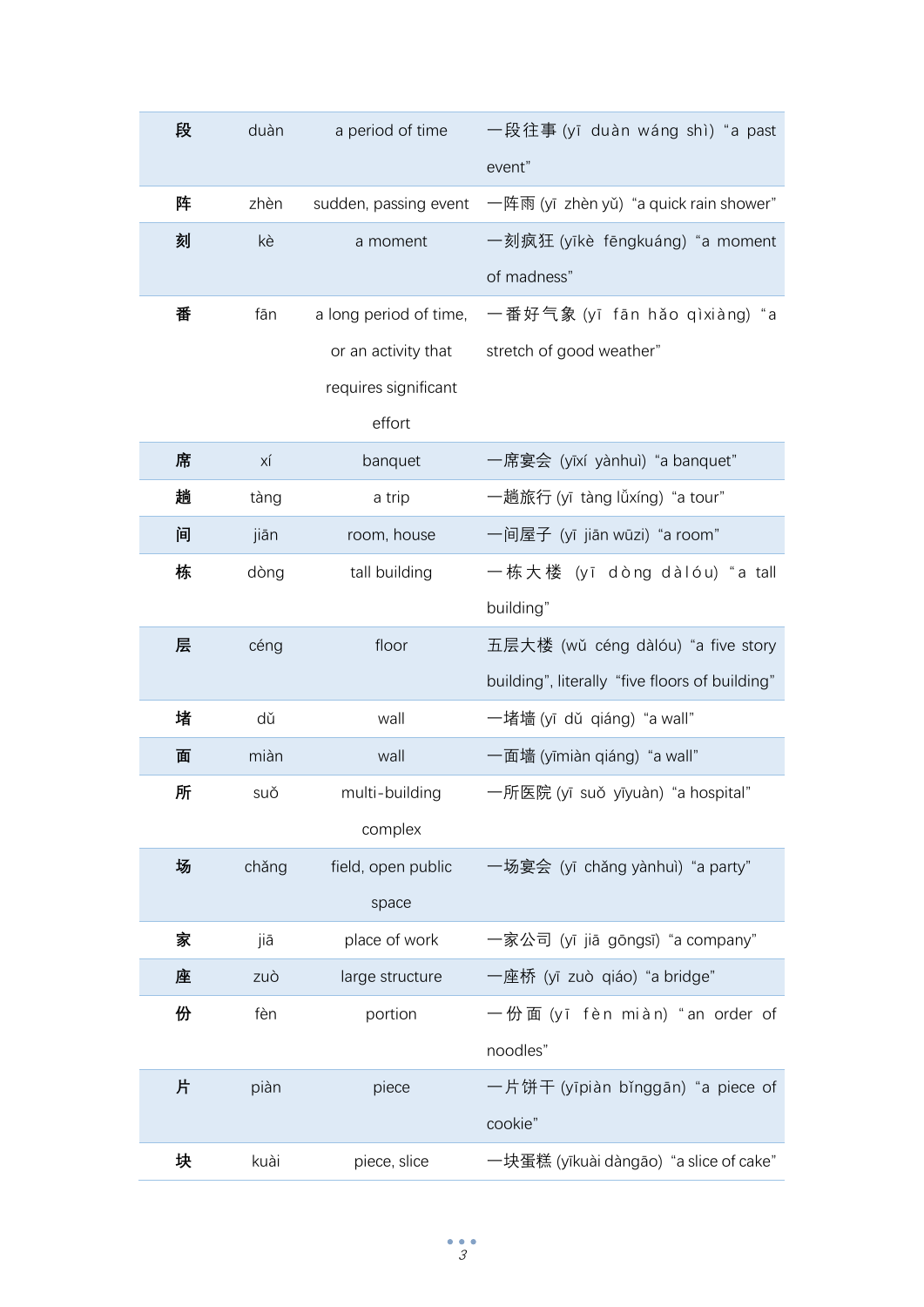| 口 | kǒu    | sip, mouthful       | $\Box$ means "mouth".                   |
|---|--------|---------------------|-----------------------------------------|
| 道 | dào    | dish                | 一道名菜 (yīdào míng cài) "a famous         |
|   |        |                     | dish"                                   |
| 顿 | dùn    | meal                | 一顿早餐 (yī dùn zǎocān) "a breakfast"      |
| 碗 | wǎn    | bowl                | 一碗饭 (yī wǎn fàn) "a bowl of (cooked)    |
|   |        |                     | rice"                                   |
| 盘 | pán    | plate               | 一盘水果 (yī pán shuǐguǒ) "a plate of       |
|   |        |                     | fruit"                                  |
| 笼 | lóng   | bamboo drum         | 一笼蒸饺(yī lóng zhēng jiǎo) "an order      |
|   |        |                     | of steamed dumplings"                   |
| 滴 | dī     | drop                | 一滴水 (yī dīshuǐ) "a drop of water"       |
| 杯 | bēi    | cup                 | 一杯茶 (yī bēi chá) "a cup of tea"         |
| 瓶 | píng   | bottle              | 一瓶啤酒 (yī píng píjiǔ) "a bottle of beer" |
| 壶 | hú     | teapot              | 一壶茶 (yī hú chá) "a pot of tea"          |
| 罐 | guàn   | can, jar            | 一罐蜂蜜(yī guàn fēngmì)"a jar of           |
|   |        |                     | honey"                                  |
| 股 | gǔ     | whiff, smell        | 一股香味 (yī gǔ xiāngwèi) "a pleasant       |
|   |        |                     | aroma"                                  |
| 床 | chuáng | bedsheets           | 一床棉被 (yī chuáng mián bèi) "a cotton     |
|   |        |                     | blanket"                                |
| 条 | tiáo   | towel, tablecloth   | 一条毯子 (yī tiáo tǎnzi) "a blanket"        |
| 盏 | zhǎn   | lamp                | 一盏台灯 (yī zhǎn táidēng) "a standing      |
|   |        |                     | lamp"                                   |
| 幅 | fú     | painting or drawing | (yī fú huà) "a painting or<br>一幅画       |
|   |        |                     | drawing"                                |
| 帧 | zhēn   | printed picture     | 一帧照片 (yī zhēn zhàopiàn)" a              |
|   |        |                     | photograph"                             |
| 件 | jiàn   | article of clothing | 一件衣服 (yī jiàn yīfú)"an article of       |
|   |        |                     | clothing"                               |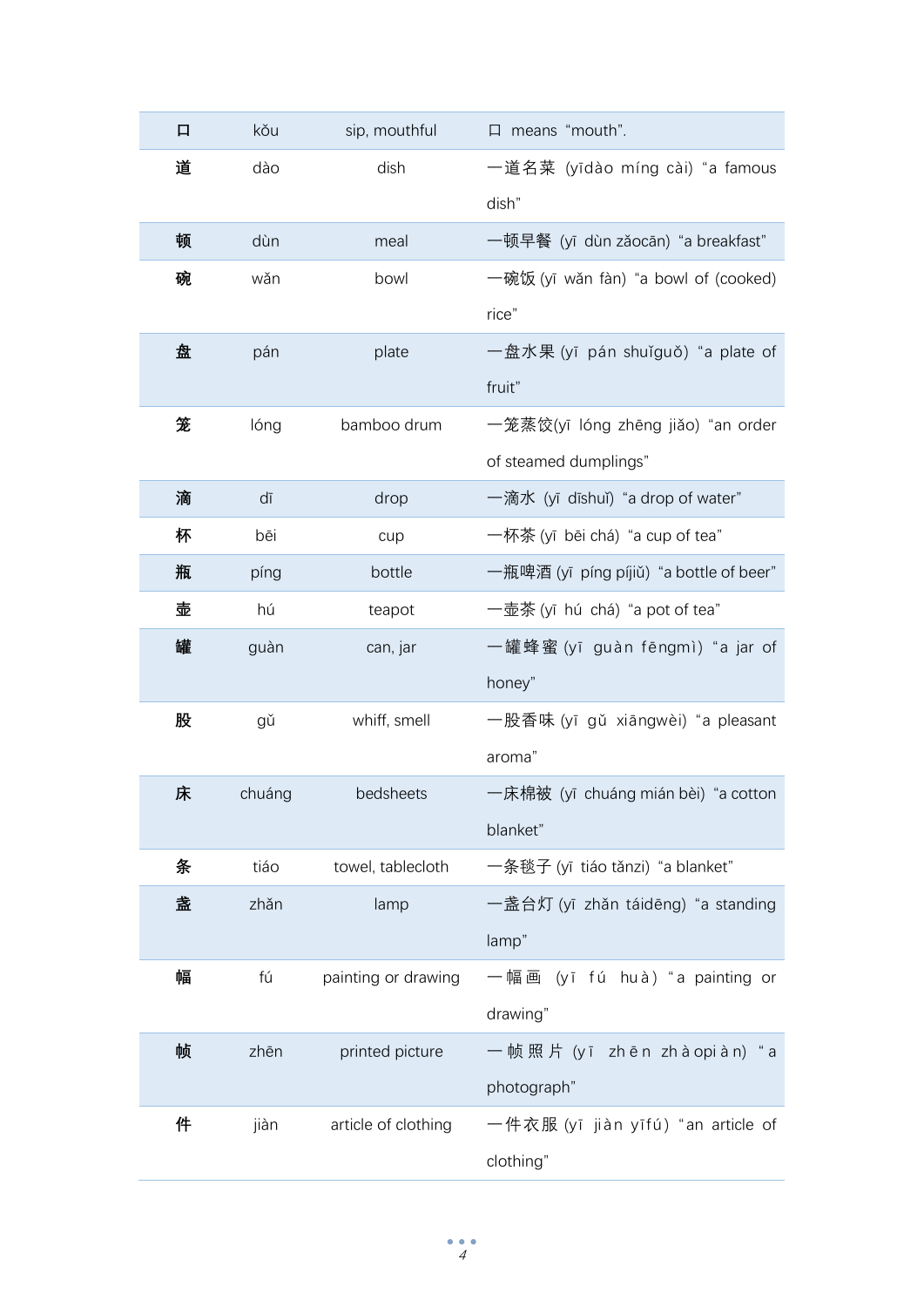| 条 | tiáo   | a long article of  | 一条领带 (yī tiáo lǐngdài) "a necktie"         |
|---|--------|--------------------|--------------------------------------------|
|   |        | clothing           |                                            |
| 套 | tào    | costume            | 一套西装 (yī tào xīzhuāng) "a (Western)        |
|   |        |                    | suit"                                      |
| 顶 | ding   | hat                | 一顶帽子 (yī dǐng màozi) "a hat"               |
| 双 | shuāng | pair of identical  | 一双眼睛 (yī shuāng yǎnjīng) "pair of          |
|   |        | objects            | eyes"                                      |
| 副 | fù     | pair of            | 一副碗筷 (yī fù wǎn kuài) "bowl and            |
|   |        | complementary      | chopsticks"                                |
|   |        | objects            |                                            |
| 对 | duì    | man-woman pair     | 一对夫妻 (yī duì fūqī) "a married              |
|   |        |                    | couple", literally "one pair husband wife" |
| 些 | xiē    | a few              | 一些東西 (yī xiē dōngxī) "a few things"        |
| 种 | zhǒng  | a kind             | 一种动物 (yī zhǒng dòngwù) "a type of          |
|   |        |                    | animal"                                    |
| 群 | qún    | group, flock       | 一群人 (yī qún rén) "a group of people"       |
| 众 | zhòng  | a crowd            | 一众人 (yī zhòng rén) "a crowd of             |
|   |        |                    | people"                                    |
| 组 | zǔ     | an organization    | 一组用戶 (yī zǔ yòng hù) "consumers'           |
|   |        |                    | organization"                              |
| 帮 | bāng   | a group or a band  | 一帮贼 (yī bāng zéi) "a group of thieves"     |
| 班 | bān    | a class            | 一班学生 (yī bān xuéshēng) "a class of         |
|   |        |                    | students"                                  |
| 排 | pái    | a row, queue       | 一排电杆 (yī pái diàn gān) "a row of           |
|   |        |                    | electrical posts"                          |
| 队 | duì    | a team, battalion  | 一队军人 (yī duì jūnrén) "a battalion of       |
|   |        |                    | soldiers"                                  |
| 列 | liè    | a chain, exhibited | 一列火车 (yī liè huǒchē) "a train",            |
|   |        | items              | literally "a chain of cars"                |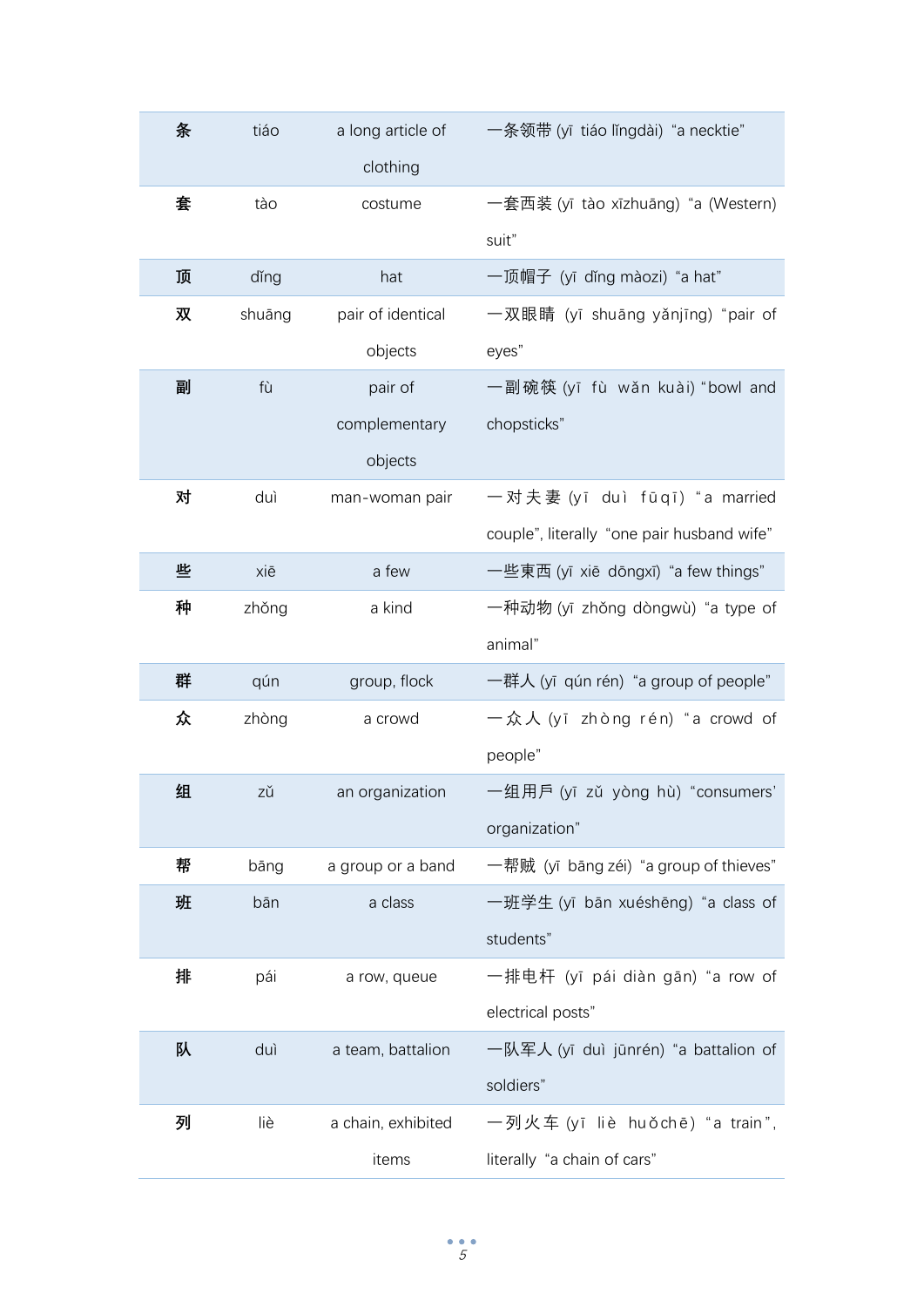| 项 | xiàng | item in a list, headline | 一项标题 (yī xiàng biāotí) "a headline"      |
|---|-------|--------------------------|------------------------------------------|
| 串 | chuàn | skewer                   | 一串肉 (yī chuàn ròu) "a skewer of meat"    |
| 打 | dá    | dozen                    | 一打鸡蛋 (yī dá jīdàn) "a dozen eggs"        |
| 叠 | dié   | stack                    | 一叠箱 (yī dié xiāng)"a stack of            |
|   |       |                          | boxes/containers"                        |
| 句 | jù    | sentence                 | 一句话 (yī jù huà) "a spoken sentence"      |
| 首 | shǒu  | poem, song               | 一首诗 (yī shǒu shī) "a poem"               |
| 场 | chǎng | speech                   | 一场演说 (yī chǎng yǎnshuō) "a speech"       |
| 通 | tōng  | phone call               | 接到三通电话 (jiē dào sān tōng diànhuà)        |
|   |       |                          | "receive three phone calls"              |
| 篇 | piān  | written piece            | 一 篇 文 章 (yī piān wénzhāng)" a            |
|   |       |                          | newspaper article"                       |
| 则 | zé    | advertisement, news      | 一则广告 (yī zé guǎnggào) "an                |
|   |       | report, story            | advertisement"                           |
| 出 | chū   | a play                   | 一出戏 (yī chū xì) "a play, a drama"        |
| 部 | bù    | a movie                  | 一部电影 (yī bù diànyǐng) "a movie"          |
| 台 | tái   | machine                  | 一台电视 (yī tái diànshì) "a television"     |
| 辆 | liàng | road vehicle             | 一辆汽车 (yī liàng qìchē) "a car"            |
| 架 | jià   | airplane                 | 一架飞机 (yī jià fēijī) "an airplane"        |
| 艘 | sōu   | ship                     | 一艘帆船 (yī sōu fānchuán) "a sailboat"      |
| 秒 | miǎo  | second                   | 一秒钟 (yī miǎo zhōng) "one second"         |
| 分 | fēn   | minute                   | 一分钟 (yī fēnzhōng) "one minute"           |
| 天 | tiān  | day                      | 一天 (yī tiān) "one day"                   |
| 日 | rì    | day                      | 一日 (yī rì) "one day" (used in literature |
|   |       |                          | and journalism)                          |
| 周 | zhōu  | week                     | 一周 (yī zhōu) "one week" (used in         |
|   |       |                          | literature and journalism)               |
| 年 | nián  | year                     | $-\text{f}$ (yī nián) "one year"         |
| 代 | dài   | era, generation          | 上一代 (shàng yīdài) "the previous          |